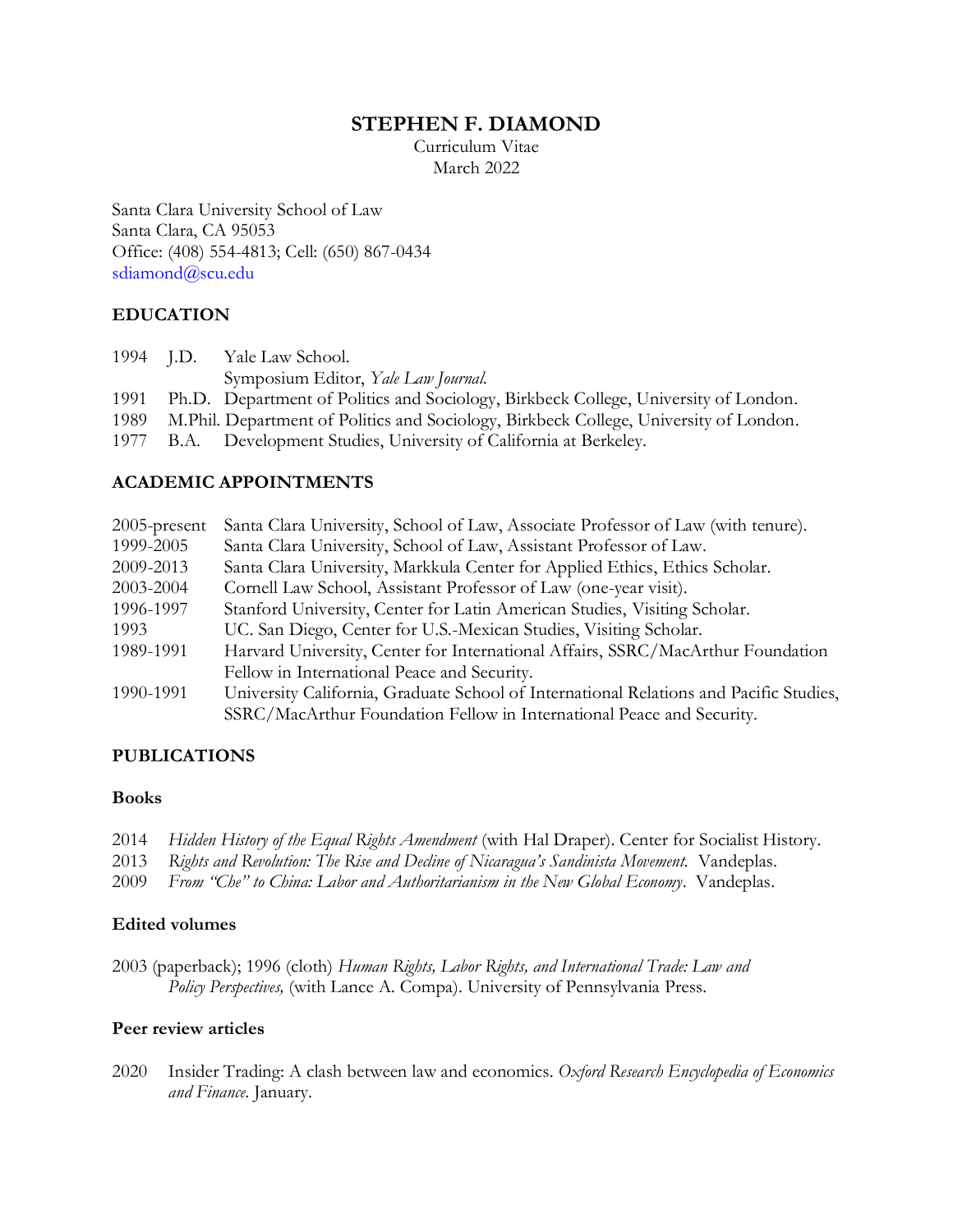- 2019 Exercising the "governance option": labour's push to reshape financial capitalism, *Cambridge Journal of Economics,* 43 (4), July, 891-916*.*
- 2018 Are the stock markets "rigged"? An empirical analysis of regulatory change (with Jennifer W. Kuan), *International Review of Law and Economics*, 55, September, 33-40.

### **Book chapters**

- 2013 The Facebook Effect: Insider Trading and Secondary Markets in the Startup Environment, *Research Handbook on Insider Trading*, Stephen Bainbridge, ed., Elgar.
- 2011 Beyond the Berle-Means Paradigm: Private equity and the new capitalist order, *The Embedded Firm*, Cynthia Williams, and Peer Zumbansen, eds., Cambridge University Press.
- 2008 Ringing the Bell on the NYSE: Might a Nonprofit Stock Exchange have been efficient? *Global Stock Exchanges: The Dawn of a New Era*, Arindam Banerjee, ed., ICFAI University Press, India. (co-author: Jennifer W. Kuan)
- 2001 Beyond the Core: Re-Thinking the International Labor Rights Strategy after the Battle of Seattle. *Trade and Agriculture: Negotiating a New Agreement*, Joe McMahon, ed., Cameron May, London.
- 1996 Labor Rights in the Global Economy: A Case Study of the North American Free Trade Agreement. *Human Rights, Labor Rights and International Trade*, Lance A. Compa and Stephen F. Diamond, eds., Univ. of Penn. Press. Introduction. (co-author: Compa) *Human Rights, Labor Rights and International Trade*, Lance A. Compa and Stephen F. Diamond, eds., Univ. of Penn. Press.
- 1993 U.S. Labor and North American Economic Integration: Towards a Constructive Critique. *The Political Economy of North American Free Trade*, edited by Ricardo Grinspun and Maxwell Cameron. St. Martin's Press.

#### **Non-peer review articles**

- 2022 The corporate governance myth. *Socialist Register* (accepted pending revisions).
- 2021 Legal Education During the COVID-19 Pandemic, Put Health, Safety, and Equity First. 61 *Santa Clara L. Rev.* 367. (with Sandoval, Cain, Love, Smith, Hammond and Nabipour).
- 2007 Ringing the Bell on the NYSE: Might a Nonprofit Stock Exchange have been efficient? 9 *Duquesne Business L. J.* 1 (co-author: Jennifer W. Kuan).
- 2003 The PetroChina Syndrome: Regulating Capital Markets in the Anti-Globalization Era. 29 *The J. of Corporation Law* 39. The "Race to the Bottom" Returns: China's Challenge to the International Labor Movement. 10 *U.C. Davis J. of Int'l L. and Policy* 39.
- 2002 Bridging the Divide: An Alternative Approach to International Labor Rights after the Battle of Seattle. 29 *Pepperdine L. Rev*. 115.

### **Book reviews**

- 2014 *Human Rights and Transnational Solidarity in Cold War Latin America* ed. by Jessica Stites Mor, University of Wisconsin Press 2013 in *Human Rights Quarterly*, Vol. 36, No. 3, August.
- 2012 *Science Mart: Privatizing American Science* by Philip Mirowski, Harvard University Press, 2012 in *Contemporary Sociology*, Vol. 41, 2, March.
- 2010 *Revolution, Revival and Religious Conflict in Sandinista Nicaragua* by Calvin Smith, *Bulletin of Latin American Research*, Vol. 29, Issue 4, October.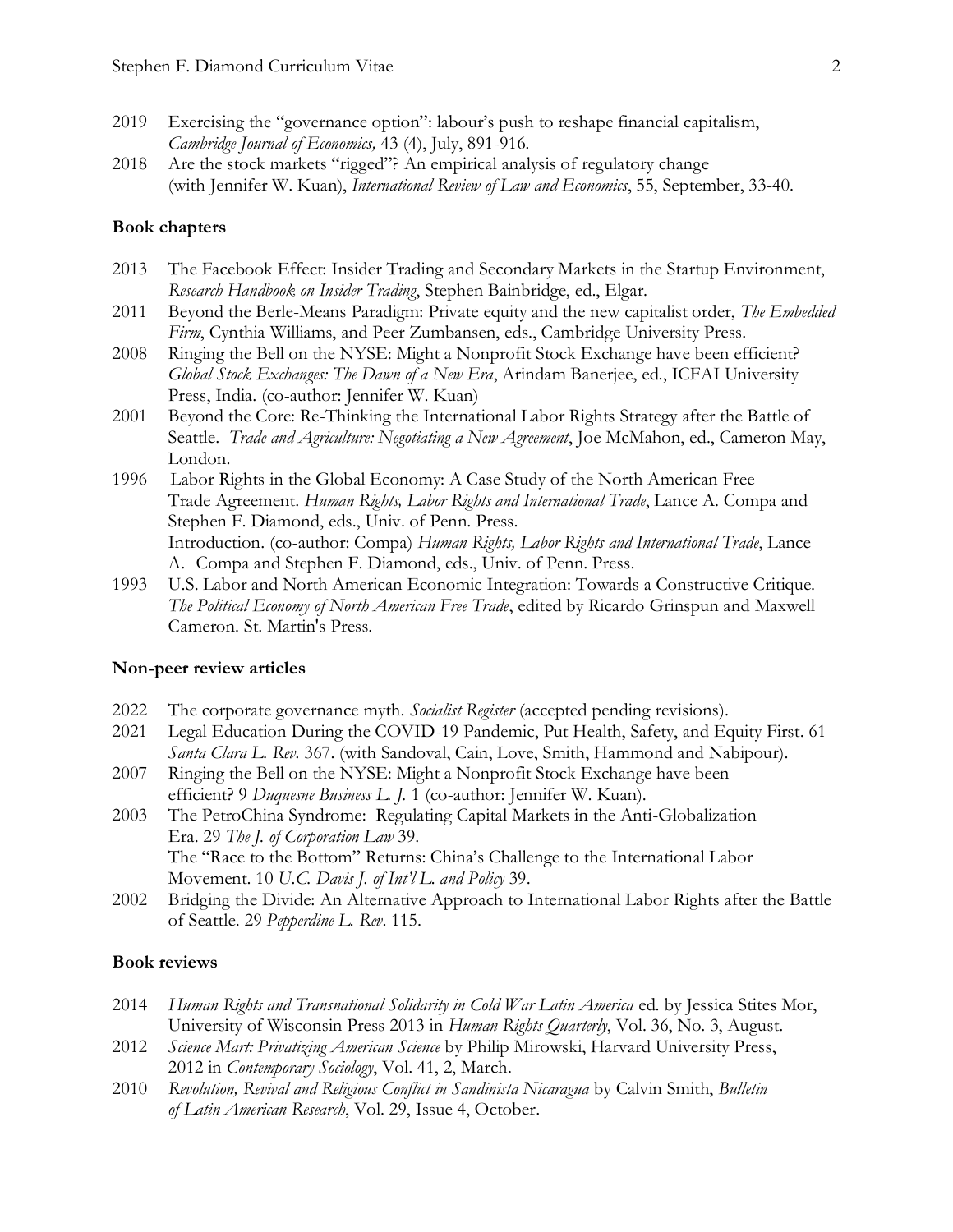- 2002 The "New Realism" and the Crisis of the Human Rights Movement. Review of *In Our Own Best Interest: How Defending Human Rights Benefits Us All* by William F. Schulz, 42 *Santa Clara L. Rev*. 1019. *The Chinese Market: An Enigma Unraveled* by Joe Studwell, *Dissent*, Summer.
- 1984 Labor's War. Review of *Labor's War at Home: The CIO in World War II* by Nelson Lichtenstein, *Monthly Review*, May.
- 1979 Forms of capitalist control over the labor process. Review of *Contested Terrain: The Transformation of the Workplace in the Twentieth Century* by Richard Edwards, *Monthly Review*, December.

### **Op-eds**

- 2020 Top CEOs should give away their 2020 pay to the coronavirus fight. (co-author Jennifer W. Kuan). *MarketWatch*, March 30.
- 2019 Uber and the day the IPO Died. (co-author: Jennifer W. Kuan). *BloombergLaw*. June 6.
- 2010 A "modest proposal" for capital market reform: Close down Rule 144A. (co-author: Jeff Madrick. *HuffPost.com*. July 5. Cross posted at *NewDeal 2.0*.
- 2009 New leadership could make AFL-CIO relevant again (titles varied). Appeared in *Sacramento Bee*, *Pittsburgh Post-Gazette*, *Buffalo News*, *Pittsburgh Tribune-Review*, *Bellingham Herald*, *Providence Journal-Bulletin*, *Tuscaloosa News.*
- 2002 Enron toppled by politics, law, *The Times-Union*, Albany, New York, Feb. 3.
- 2001 Terrorism Must Be Fought Through International Law, *The Record*, Bergen County, New Jersey, Oct. 4.

#### **Published letters**

- 2015 American securities law is clear on insider trading public or private, *Fin. Times,* Jun. 7.
- 2011 Fragile Pakistan a sacrifice to IMF? *Fin. Times*, Jan. 8.
- 2007 GM workers' healthcare fund is less secure than it seems, *Fin. Times*, Oct. 2. Citizen investors deserve protection, *Fin. Times,* Mar. 26.
- 2006 Healthy reminder of risks of stock options, *Fin. Times*, Oct. 10.
- 2005 Everyone knew a hard rain was going to fall on Delphi, *Fin. Times*, Oct. 18. SEC's first duty should be to investors, *Fin. Times,* Jun. 8. When Culture and Emerging Capitalism Clash, *Wall St. J.,* Apr. 20.
- 2003 A gaping hole in China's labour laws, *Fin. Times*, Sept. 22. Chinese workers need to feel secure, *Fin. Times*, Jan. 29.
- 1985 A Dark Day for U.S. Workers Is Dawning at Toyota-G.M. Plant, *The New York Times*, Aug. 8.

### **Other publications**

2012 The Facebook Effect: Secondary Markets and Insider Trading in Today's Hot Startup Environment. *California Business Law Practitioner*, Winter, Vol. 27, No. 1. Facebook's Failed IPO: A Fall Worthy of Icarus. *Dissent Magazine* (online), May 29. Occupy Santa Clara! Corporate Personhood Reconsidered. *Dissent Magazine* (online), April 4. The Importance of Institutional Design: Evidence from the New York Stock Exchange IPO and Reg. NMS, *Securities Law eJournal*, Vol. 4, No. 7, Feb. 3. (Co-author: Jennifer W. Kuan).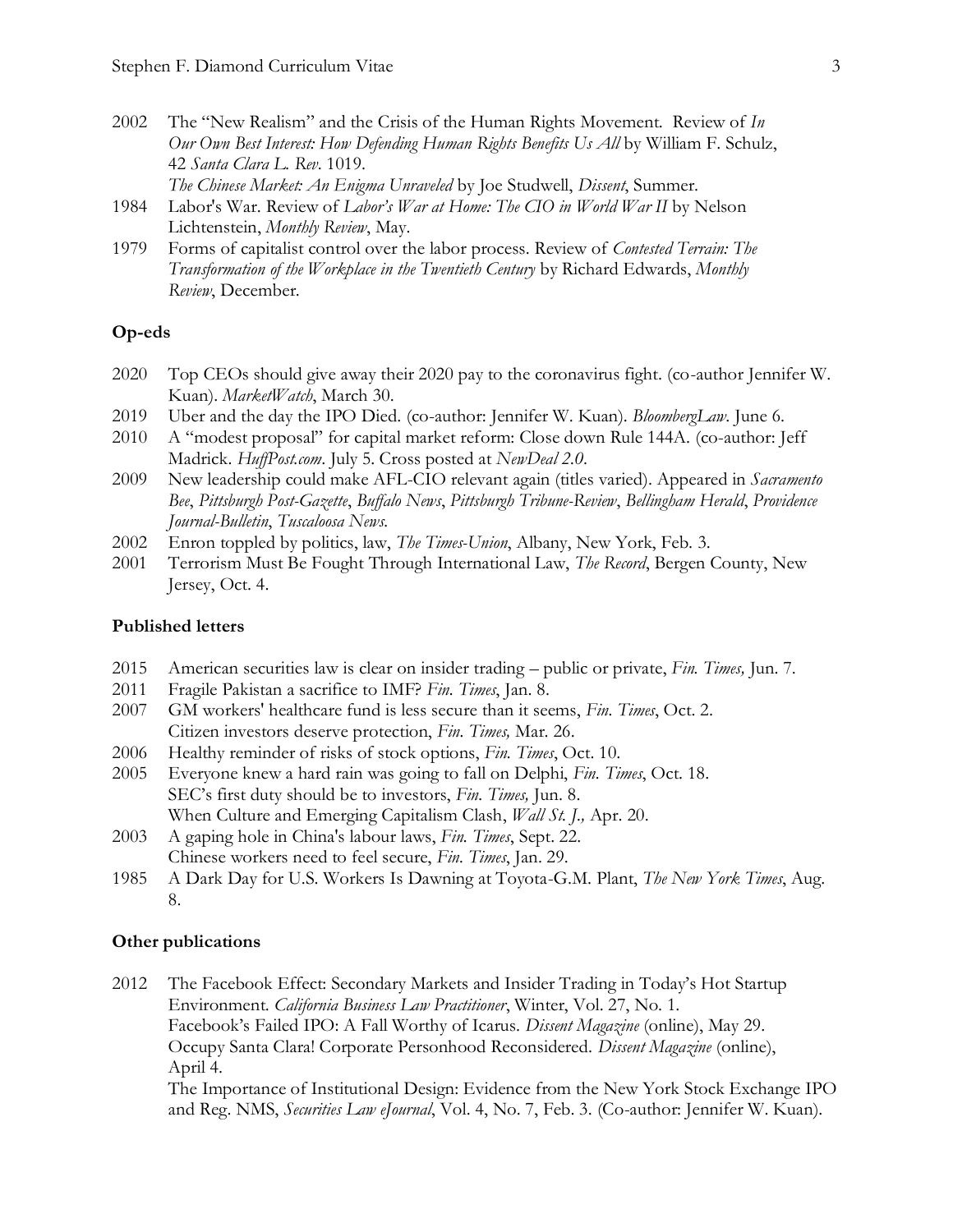The Importance of Institutional Design: Evidence from the New York Stock Exchange IPO and Reg. NMS, *Corporate and Takeover eJournal*, Vol. 4, No. 6, Feb. 2. (Coauthor: Jennifer W. Kuan).

The Importance of Institutional Design: Evidence from the New York Stock Exchange IPO and Reg. NMS, *Market Microstructure eJournal*, Vol. 4, No. 7, Jan. 26. (Co-author: Jennifer W. Kuan).

- 2006 The Delphi "Bankruptcy," *Dissent Magazine*, Spring.
- 2003 The PetroChina Syndrome: Regulating Capital Markets in the Anti-Globalization Era, NELLCO Working Paper Series, Cornell Law School. The "Race to the Bottom" Returns: China's Challenge to the International Labor Movement, NELLCO Working Paper Series, Cornell Law School.
- 1985 No friends in labor's court, *The Nation*. Dec. 14.
- 1983 Plant Closings and Worker Health: A Nationwide Epidemic, Labor and Occupational Health Program *Monitor*, Volume II, #2, January-February, University of California, Berkeley.
- 1986 Hey, the Boss Just Called Me Into the Office...The Weingarten Decision and the Right to Representation on the Job. Institute of Industrial Relations, U.C. Berkeley. How to Cost a Union Contract. Co-authored with Paul Chown and Theresa Ghilarducci. Institute of Industrial Relations, U.C. Berkeley. Can They Just Fire Me? Public Employees Right to Due Process. Institute of Industrial Relations, U.C. Berkeley.
- 1982 Political and Occupational Hazards to Reproductive Health, *New Labor Review*, #4, Fall.
- 1975 *Plea Bargaining: Structure and Process* (contributing author). U.C. Berkeley.

### **GRANTS, AWARDS, AND FELLOWSHIPS**

- 2020 Summer Research Grant, Santa Clara University School of Law
- 2014 Seminar Grant, Center for Social Justice and Public Service, SCU
- 2007 Seminar Grant, Center for Social Justice and Public Service, SCU
- 2004 Summer Research Grant, Santa Clara University School of Law
- 2003 Summer Research Grant, Cornell Law School
- 2002 Summer Research Grant, Santa Clara University School of Law
- 2001 Summer Research Grant, Santa Clara University School of Law
- 2000 Summer Research Grant, Santa Clara University School of Law
- 1992 Travel Grant, SSRC/MacArthur Foundation, Research Workshop, Central European University, Prague, Czech Republic.
- 1991 Workshop Grant, SSRC/MacArthur Foundation Program in International Peace and Security, University of California
- 1989 SSRC/MacArthur Foundation Fellowship in International Peace and Security Harvard University and University of California
- 1988 Overseas Research Student Award, University of London
- 1977 Phi Beta Kappa, U.C. Berkeley
- 1976 Junior Fellow, Carnegie Endowment for International Peace

#### **INVITED TALKS**

2021 The myth of corporate governance, National Conference of Business Law Scholars,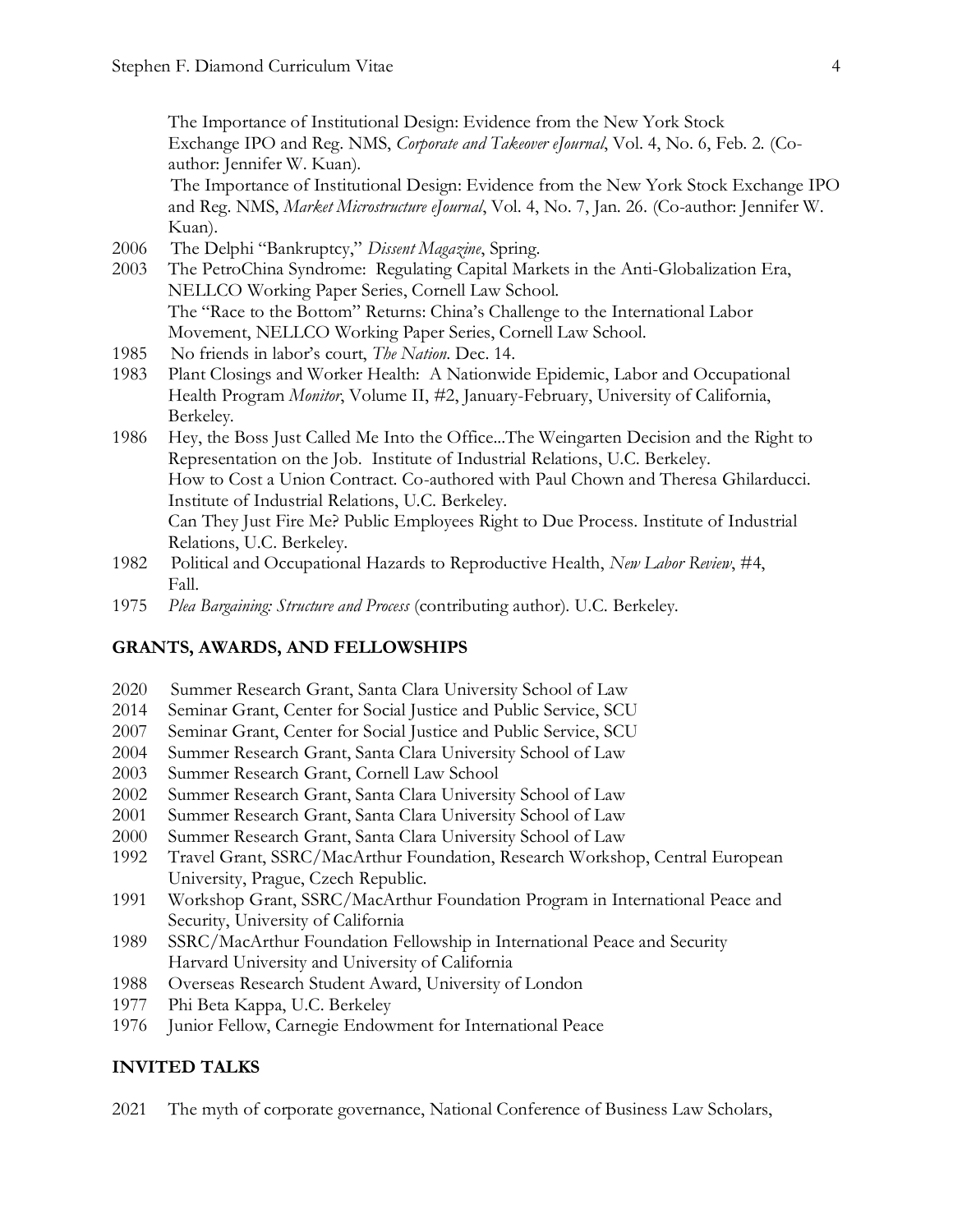University of Tennessee College of Law, June.

The myth of corporate governance, Society of Socio-Economics, January.

- 2018 Exercising the "Governance Option": Labor's Push to Reshape Capitalism, Harvard Law School, IGLP 2018, June 2. Are the stock markets "rigged"? An empirical analysis of regulatory change, Section on Law and Economics, American Association of Law School, San Diego, January 3.
- 2017 Exercising the "Governance Option": Labor's Push to Reshape Capitalism, Labour Law Research Network 3, University of Toronto Faculty of Law, June.
- 2016 Exercising the Governance Option, Business and Human Rights Conference, University of Washington School of Law, September. "Governance Questions About the Tesla/SolarCity Merger," Presentation to Wall Street Analysts (approx. \$1 trillion of AUM present on teleconference), Washington, D.C. The Tesla/SolarCity Merger: Corporate Governance Challenged, Council of Institutional Investors Fall Meeting, Chicago, IL, October.
- 2014 Manufacturing "Orderliness" on the New York Stock Exchange, Society for the Advancement of Socioeconomics, Northwestern/University of Chicago, July.
- 2013 The Surprising Consequences of Competition Between the NYSE and the Nasdaq, Department of Economics, Stanford University, October. Did Exchange Competition Destabilize the Stock Market? Department of Economics, Stanford, March.
- 2011 Destabilizing "Competition": The Case of the New York Stock Exchange, Stanford University, November 28. Institutional Design and Market Efficiency: Evidence from the NYSE IPO, International

Society for New Institutional Economics, Stanford University, June 16-18.

- 2010 A Tale of Two Exchanges: Why Institutional Design Matters, New School University Conference on U.S. Corporations in the Recovery and Beyond, April 22.
- 2009 Reconsidering the IPO of the New York Stock Exchange, IOFest, Haas School of Business, U.C. Berkeley.

Rethinking Private Equity and "Financialization," Society for Advancement of Socioeconomics, SciencesPo, Paris, France.

Using Hostages to Improve the Quality of Financial Disclosure and Financial Institutions, International Society for New Institutional Economics, Haas School of Business, U.C. Berkeley.

2008 Beyond the Berle-Means Paradigm: Private Equity and the new capitalist order, Yale School of Management.

Beyond the Berle-Means Paradigm: Private Equity and the new capitalist order, Osgoode Hall School of Law, York University.

- 2004 Testing Convergence Theory: A case study of China's new corporate economy, Faculty Seminar, Cornell Law School.
- 2003 The "Race to the Bottom" Returns: China's Challenge to the International Labor Movement, Symposium on Workers in the Global Economy: The Role of International Economic Institutions, U.C. Davis King Hall School of Law. Exercising the Governance Option: Labor and Legitimacy in the Modern Corporate System, Panel on Labor Rights, Corporations, and Capitalism, Feminism and Legal Theory Conference, Cornell Law School and University of Wisconsin Law School.
- 2002 The PetroChina Syndrome: Regulating Capital Markets in the Anti-Globalization Era, Feminism and Legal Theory Workshop on the Corporation and Citizenship, Osgoode Hall School of Law (York), Cornell Law School and University of British Columbia Law School.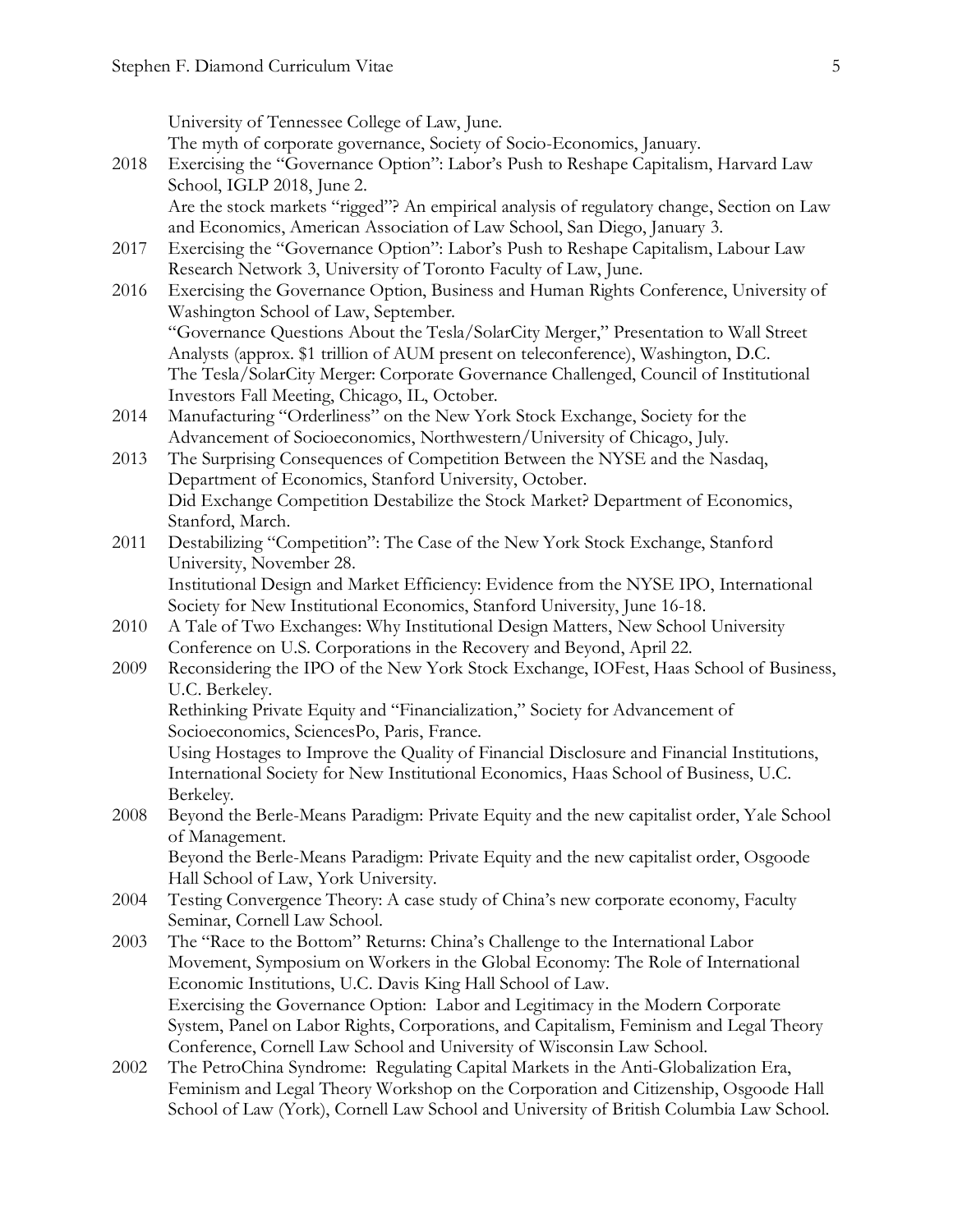- 2001 The PetroChina Syndrome: Regulating Capital Markets in the Anti-Globalization Era, Social Justice Seminar, School of Law, U.C. Berkeley.
- 1995 NAFTA, Labor and the Mexican Peso Crisis, Seminar on Law and International Relations, convened by Anne Marie Slaughter and Joseph Weiler, Harvard Law School.
- 1994 The Impact of the Global Economy on Labor Rights: A Case Study of NAFTA, School of Business and Department of Sociology, University of Wisconsin at Madison.
- 1993 Law, Labor, and Legitimacy: Economic Restructuring in Poland and Mexico, Center for U.S. Mexican Studies, U.C. San Diego.
- 1992 The Rule of Law in the East European Transition: Some Comparative Lessons, SSRC/MacArthur Foundation Research Workshop, Central European University, Prague, Czech Republic.
- 1991 American Labor and North American Economic Integration, Conference on Critical Perspectives on North American Economic Integration, York University. Democratic Institutions and Development in the Transition of a New International Order: The Role of Trade Unions, SSRC/MacArthur Foundation Research Workshop, Graduate School of International Relations and Pacific Studies, U.C. San Diego. Third World Security in the Post-Cold War Era: The Role of Trade Unions, Andrew Mellon Conference on Conceptual Approaches to the Third World, Center for Iberian and Latin American Studies, U.C. San Diego.
- 1990 Labor in Revolutionary Nicaragua: One Class, One Union? Center for International Affairs, Seminar on Latin America, Harvard University. The Rise and Decline of Neo-Stalinism: Comparative Lessons from the Nicaraguan Experience, SSRC/MacArthur Fellows Conference, Budapest, Hungary. Trade Unionism and Democracy: A Research Proposal, SSRC/MacArthur Fellows Conference, Morelos, Mexico.
- 1989 Revolution and Labor in Central America: Three Roads for the Trade Union Movement, Annual Meeting of the Southwest Labor Studies Association, San Francisco, California. An Assessment of Nicaragua's Sandinista Revolution, Department of Chicano Studies, Graduate Seminar on Central America, U.C. Berkeley.
- 1984 The Trade Unions in Sandinista Nicaragua, Department of Economics, U.C. Berkeley.

### **OTHER TALKS**

- 2022 Panelist, Crypto regulation: from buyer beware to federal oversight, Protocol, February 9.
- 2012 Panelist, Discussion of *Kiobel v. Royal Dutch Shell*, Santa Clara University. Distinguished Participant, Conference on Theory of the Firm, Adolph A. Berle Center, Seattle University School of Law.
- 2010 Institutional Heterogeneity Among Stock Exchanges, Faculty Workshop, SCU School of Law, August 30.
- 2009 Panelist, Executive Compensation in the Wake of the AIG Scandal, Markkula Center for Applied Ethics, Santa Clara University.
- 2008 Labor Unrest and Digitalization in Hollywood, U.C. Berkeley School of Law. Anatomy of the Financial Meltdown, Santa Clara University School of Law.
- 2007 The NYSE IPO, Santa Clara University School of Law.
- 2005 Labor and Legitimacy in the Modern Corporate System, Global Conference on Business Ethics/The Accountable Corporation, Santa Clara University.
- 2004 The Perfect Storm: Facing the challenge to America's social welfare structure after the Safeway strike, Governing Work and Welfare in the EU and US: Past, Present and Future,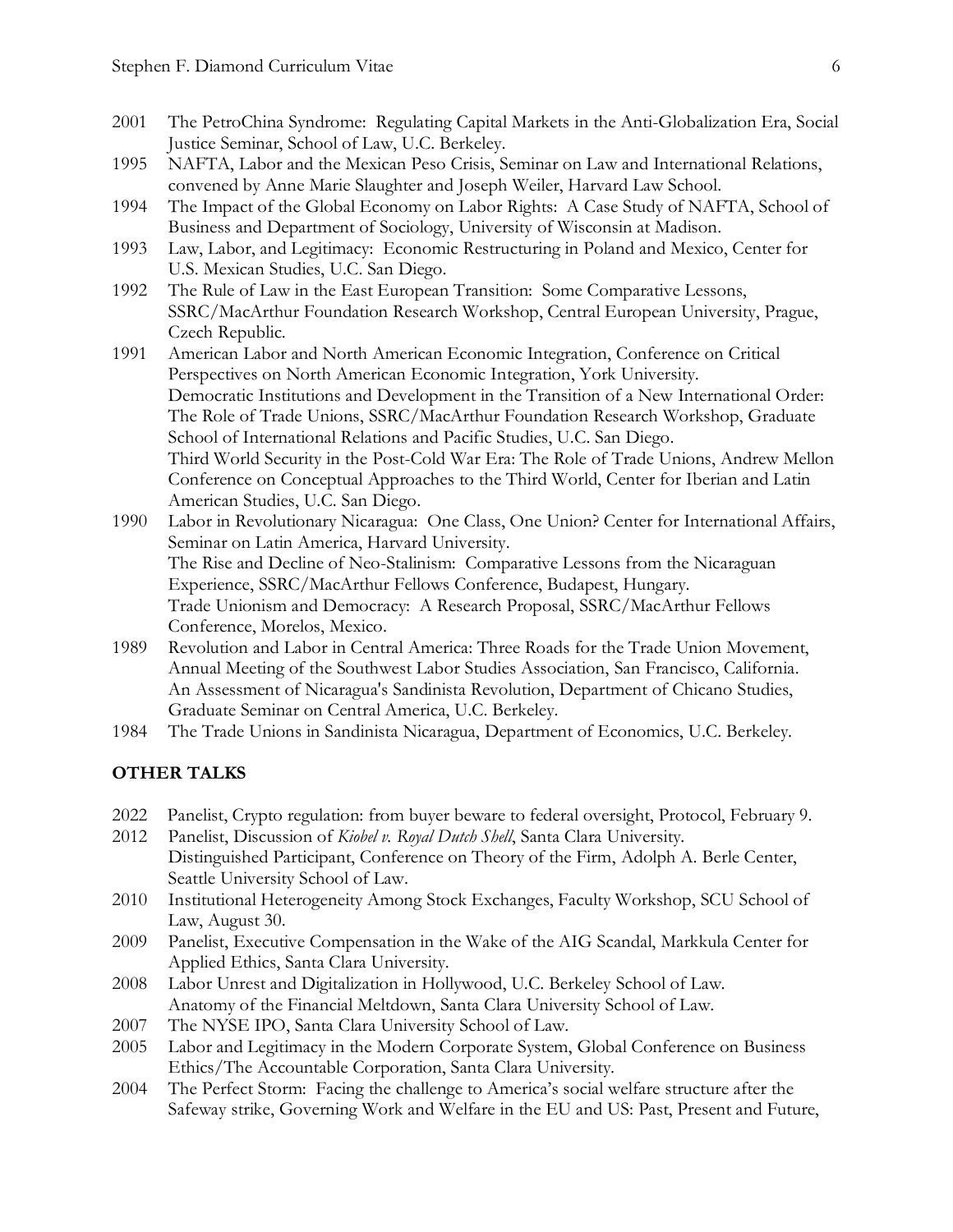Cornell, Florence and Catania law schools, Erice, Sicily, Italy.

There is no free lunch: Why America's corporate managers should do the right thing and endorse the FASB proposal to expense options, Testimony on the impact of stock option expensing on small business, Committee on Small Business and Entrepreneurship, U.S. Senate, Washington, D.C.

- 2001 Alternative Capital Market Strategies for Pension Fund Trustees, AFL-CIO International Pension Fund Trustee Conference, San Francisco, California. Using Corporate Law to Advance the International Human Rights Agenda, Grillo Public Interest Retreat, Santa Cruz, California, Santa Clara University and University of San Francisco Schools of Law.
- 1991 Organized Labor's View of Free Trade with Mexico, World Affairs Council of San Diego.

# **CONFERENCE ACTIVITY**

- 2021 Panel Chair, Insider Trading, National Conference of Business Law Scholars, University of Tennessee (online), June.
- 2017 Program Chair and Organizing Committee, 3d Annual Business and Human Rights Scholars Conference, Santa Clara University, September.
- 2016 Discussant, 2d Annual Business and Human Rights Scholars Conference, University of Washington School of Law, September.
- 2008 Chair, Panel on Corporate Governance Reform: What Difference Has It Made or Could It Make for Workers? With Delaware Vice Chancellor Leo Strine, Capital Matters: Managing Labor's Capital, Harvard Law School, Cambridge, MA. Discussant, Panel on International Labor Rights, Southwest Labor Studies Association, California State University at Pomona, California.
- 2002 Organizer (with Professor William B. Gould IV and Professor Robert Flanagan), Conference on International Labor Standards, Stanford Law School, June, Palo Alto, CA. Chair, Panel on labor standards and the global economy, Conference on International Labor Standards, Stanford Law School, June, Palo Alto, CA. Chair, Panel on codes of conduct, Conference on International Labor Standards, Stanford Law School, June, Palo Alto, CA.
- 1994 Organizer (with an editorial committee): The Informal Economy. A symposium sponsored by the *Yale Law Journal*.
- 1992 Organizer (with Lance A. Compa), Human Rights and Labor Rights: A New Look at Workers in the Global Economy, Orville H. Schell Center for International Human Rights, Yale Law School.
- 1991 Organizer and Chair, Democratic Institutions and Development in the Transition to a New International Order: The Role of Trade Unions, sponsored by MacArthur Foundation, SSRC, U.C. San Diego, Graduate School of International Relations and Pacific Studies.

# **WORKSHOPS/SEMINARS/SYMPOSIA ACTIVITY**

- 2014 Convener, Seminar on Law and Labor in the Fields, School of Law
- 2013 Chair, Discussion with Kenneth Feinberg, Markkula Center for Applied Ethics, Santa Clara University.
- 2003 Organizer and Panel Chair, "Beyond a Boundary": Technology's Challenge to Legal Thinking, Santa Clara University.
- 2002 Chair, Panel on New developments in Broadband, Broadband Institute, Santa Clara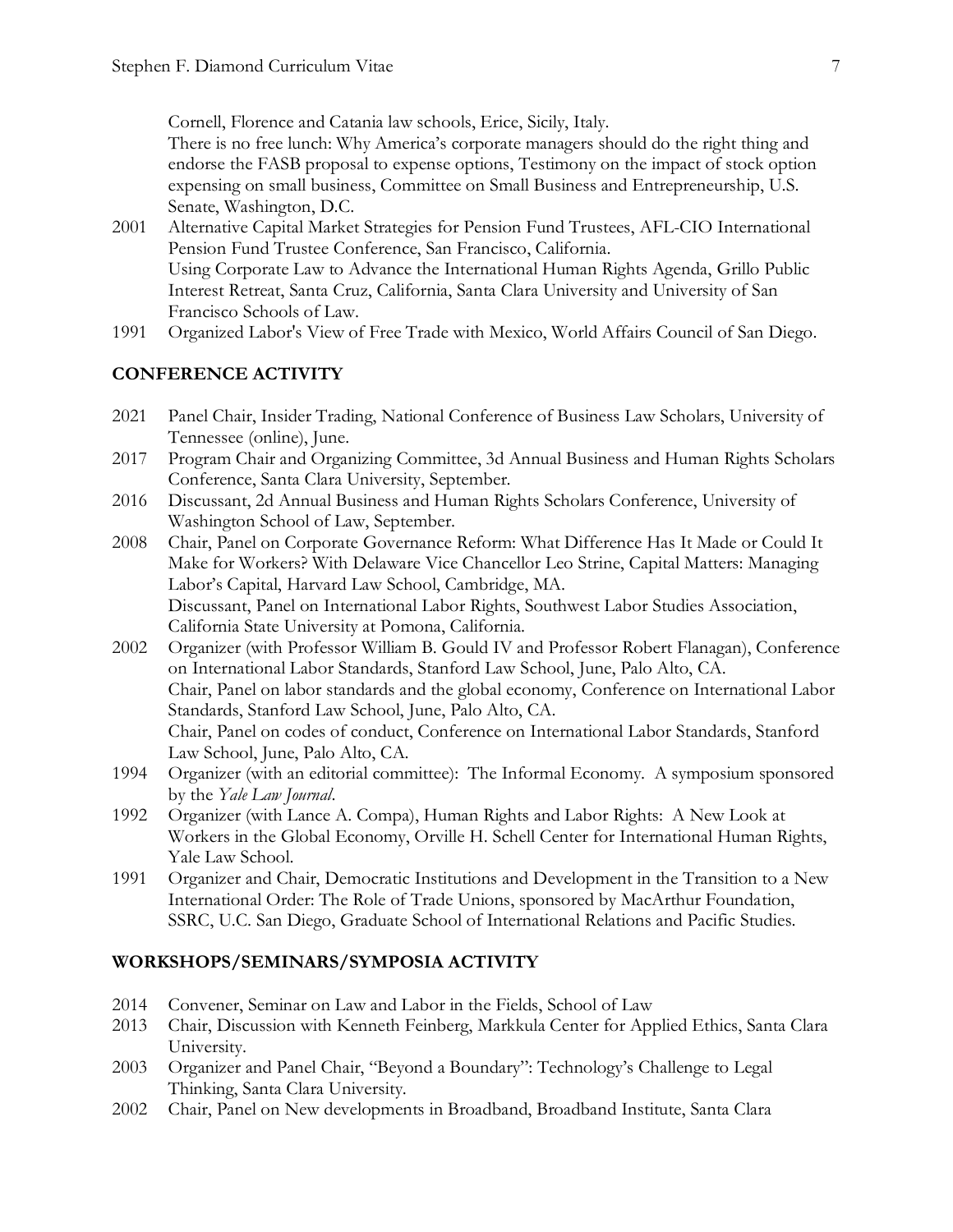University School of Law.

Chair, Panel on Death Penalty in Comparative Perspective, Symposium, *Santa Clara Law Review*.

Moderator, Debate on free trade between Douglas Irwin and Lori Wallach, Institute on Globalization, Santa Clara University.

- 2001 Moderator, Don Bradley, General Counsel, Wilson Sonsini Goodrich & Rosati, Ethics Week, Santa Clara University School of Law. Organized and moderated presentation by John Heileman, author of *Pride Before the Fall: The Trials of Bill Gates and the End of the Microsoft Era*, Commonwealth Club of Silicon Valley, Palo Alto, California.
- 2000 Chair, Panel on New Developments in International Law, National ILSA Conference, Santa Clara University.

Chair, Panel on Crime and Tort on the Internet, High Tech Law Journal on Symposium on Internet Privacy.

Invited and chaired presentation by Robert Major, Principal, Major, Hagen and Africa, to Law School faculty.

- 1999 Invited and chaired presentation of Eamonn Fingleton, author of *In Praise of Hard Industries*, Center for Science, Technology and Society, Santa Clara University.
- 1989 Organizer, Revolution and Labor in Central America, Panel, Annual meeting of the Southwest Labor Studies Association, San Francisco, California.

## **TEACHING**

#### **Santa Clara University School of Law**

Advanced Corporations Business Organizations Contracts II Corporate Finance Globalization and the Rule of Law Regulation of International Business Transactions (Trade, Finance, M&A) Securities Regulation Social Justice Workshop

#### **Cornell Law School**

Business Organizations Securities Regulation Seminar on Comparative Corporate Law

### **ACADEMIC SERVICE**

#### **Referee**

*International Review of Law and Economics Yale Law Journal Cambridge Journal of Economics Journal of Empirical Legal Studies*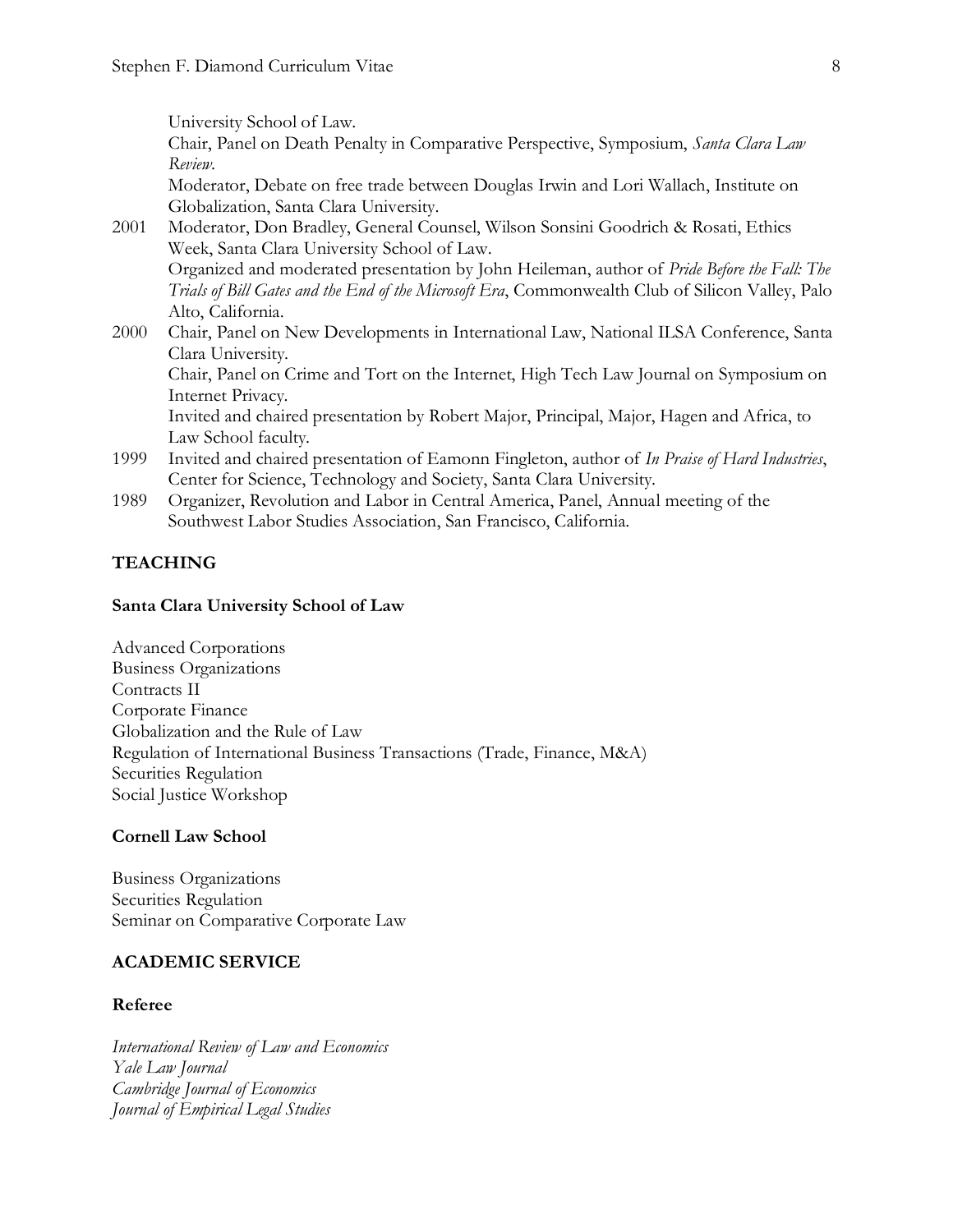*Law and Social Inquiry Asian Politics & Policy Bulletin of Latin American Research Journal of Management and Governance Santa Clara University Journal of International Law Routledge Law Publishers Aspen Publishers Utrecht Journal of International and European Law*

#### **School of Law**

Academic Affairs Committee High Tech Law Institute Faculty Advisory Board Disabilities Review Panel International Programs Advisory Committee Faculty Affairs Committee LARAW Appointments Committee Faculty Secretary Joint JD/MBA Program Advisor Technology Steering Committee Faculty Advisor, Start-up Law Clinic Faculty Advisor, Start-up Law Students Association Moot court judge, Vale Corporate Law competition. Moot court judge, Jessup Moot court competition Organized and hosted visit of Lori Wallach, Global Trade Watch Faculty Organizing Committee, International Labor Studies Program, Stanford Law School Organizer and Host, Visit of Jan Kavan, Former President of United Nations, Santa Clara University School of Law

#### **Santa Clara University**

At-large representative, Faculty Senate Council 2020-2022 Visiting Lecturer, SCU Leavey School of Business Advisory Board, SCU Chapter, AAUP SCU Chapter Vice President, AAUP, 2016-2018

#### **Hiring/promotion**

Tenure Committee for Professor Beth Van Schaack (tenure awarded) Mentor Committee for Professors Sue Guan, David Yosifon and Colleen Chien Tenure letter for Sociology Professor, Iowa State University (tenure awarded) Tenure letter for Law Professor, New York Law School (tenure awarded) Tenure letter for Law Professor, New York Law School (tenure awarded) Chair, Shadow Tenure and Promotion Committee of Senior Faculty Candidate, SCU